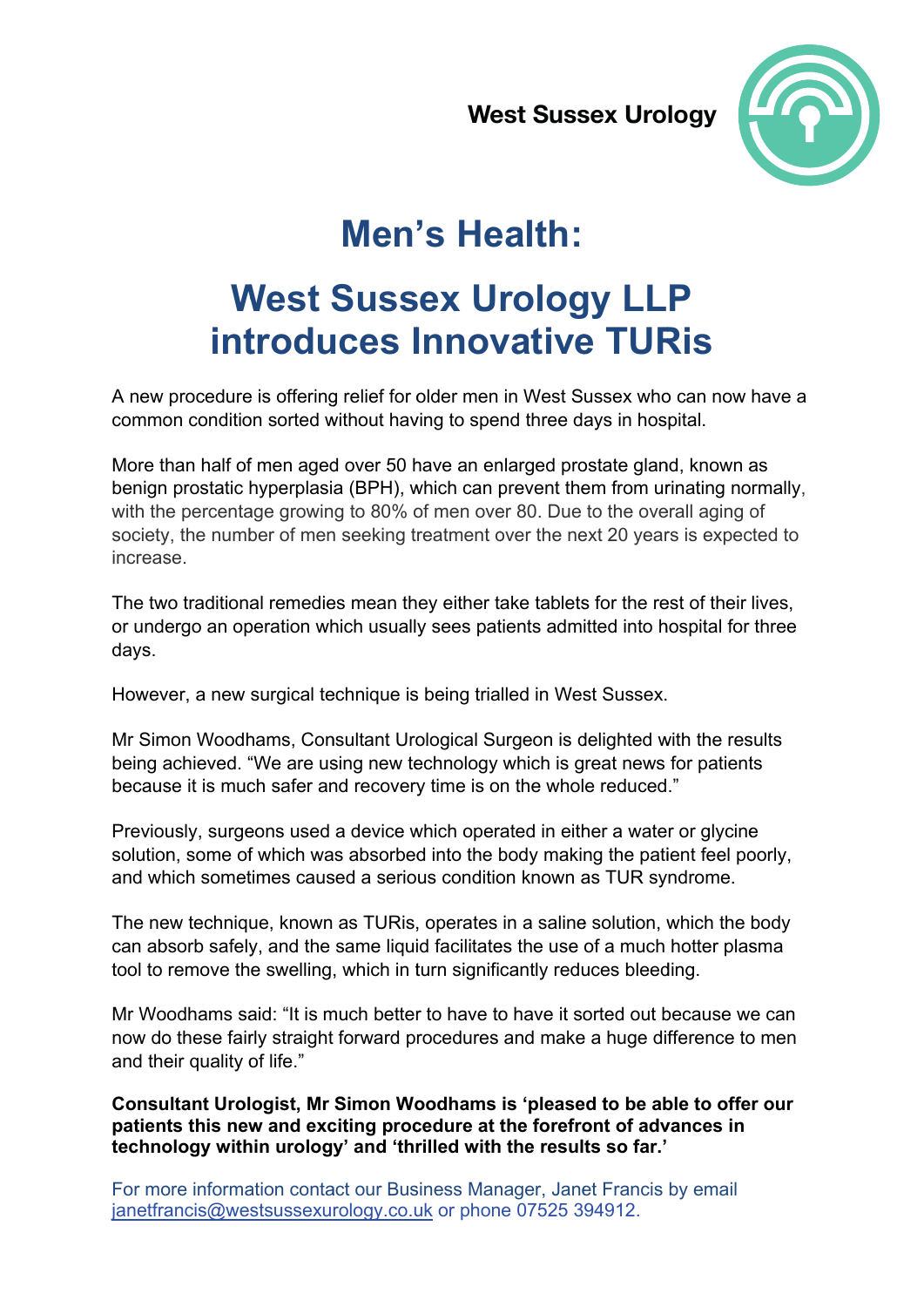

## **TURis (Transurethral** resection of the prostate in saline) - Plasma **Resection of the Prostate**

### **What is BPH?**

Benign Prostatic Hyperplasia (BPH) is an enlargement of the prostate gland, which surrounds the urethra, the tube that carries urine from the bladder out of the body. As the prostate gets bigger, it may squeeze or partly block the urethra. This often causes problems with urinating. Over half of all men over 50 have BPH symptoms, with the percentage growing to 80% of men over 80. Due to the overall aging of society, the number of men seeking treatment over the next 20 years is expected to increase.

### **TURis™**

The transurethral resection in saline (TURis) device is a bipolar electro surgery system designed for use in transurethral resection of the prostate (TURP) for benign prostatic hyperplasia. The procedure principle remains the same using the TURis as the usual resection of the prostate, however for TURis the electro surgery procedure is bipolar rather than monopolar and it utilises saline solution as an irrigation fluid as opposed to glycine. The plasma resection means significant bleeding during and after this minimally invasive surgery can be avoided. Furthermore nerve stimulation is less and the risks of absorbing too much fluid and becoming ill as a result of the operation are eliminated, making for a much safer operation.

## Your Recovery after Surgery in the **Hospital**

The amount of time you will stay in the hospital depends on the type of surgery you had and how quickly you recover, it may even be

possible to have this done as a daycase procedure in some cases.

A catheter is usually left in place overnight or sometimes for a few days, Occasionally the catheter causes recurring painful bladder spasms the day after surgery. These spasms may at first be difficult to control, but they will eventually disappear. You may also be given antibiotics while you are in the hospital to prevent the procedure causing a urinary infection.

After surgery, you will probably notice some blood or small clots in your urine as the wound starts to heal. If your bladder is being irrigated (flushed with water), you may notice that your urine becomes red once the irrigation is stopped. Some bleeding is normal, and it should largely clear up by the time you leave the hospital. During your recovery, it is important to drink a lot of water (3 litres a day) to help flush out the bladder and speed healing.

#### **Do's and Don'ts**

Take it easy the first few weeks after you get home. You may not have any pain, but you still have a raw area inside that is healing. Since many people try to do too much at the beginning and then have a setback, it is a good idea to talk with your doctor before resuming your normal routine. During this initial period of recovery at home, avoid any straining or sudden movements that could encourage the healing area inside the prostate to bleed.

Here are some guidelines:

Continue drinking a lot of water to flush the bladder through.

Avoid straining when having a bowel movement.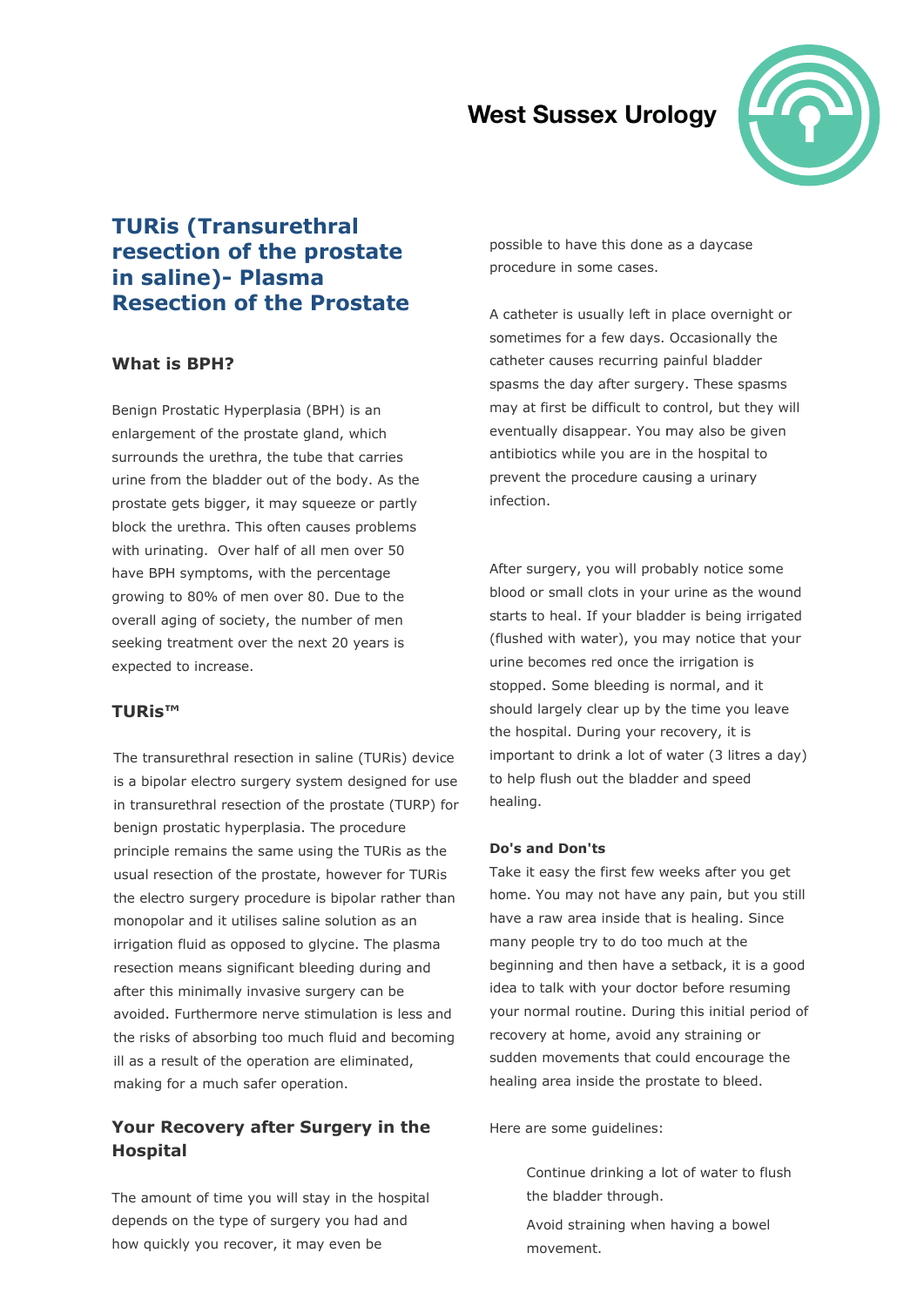

Eat a balanced diet to prevent con nstipation. If constipation occurs, ask your doctor if you can take a laxative.

Don't do any heavy lifting.

Don't drive or operate machinery. Usually it is safe to get back to driving a week after the surgery,

#### **Getting Back to No ormal After S Surgery**

Even though you should feel much better by the time you leave the hospital, it will probably take a couple of months for you to heal completely. During the recovery period, the following are some common problems that can occur.

#### **Problems Urinating**

You may notice that your urinary stream is stronger right after surgery, but it may take awhile before you can urinate completely normally again. After the catheter is removed, urine will pass over the raw area inside the prostate, and you may initially have some discomfort, or feel a sense of urgency, when you urinate. This problem will gradually lessen and afte r a couple of months you should be able to urinate less frequently and more easily. n,<br>n, eth

#### **Incontin nence**

As the bladder returns to normal, you may have some temporary problems controlling urination, but long-term incontinence rarely occurs. D Doctors find t that the long er problems existed before surgery, the longer it takes for the bladder to regain its full function after the operatio n.

#### **Bleedin g**

In the first few weeks after transurethral surgery, the scab inside the prostate may loosen, and blood may suddenly appear in the urine. Although this can be alarming, the bleeding usually stops with a short period of resting in bed and drinking fluids. However, if your urine is so red that it is difficult to see

discomfort, be sure to contact your doctor. hrough or if it contains clots or if you feel any

#### **Sexual Function After Surgery**

Many men worry about whether surgery for BPH will affect their ability to enjoy sex. Some sources state that sexual function is rarely affected, while others claim that it can cause problems in up to 30 percent of cases. However, most doctors say that even though it takes a while for sexual function to return fully, with time, most men are able to enjoy sex ag gain.

Complete recovery of sexual function may take up to 1 year, lagging behind a person's general recovery. The exact length of time depends on how long after symptoms appeared that BPH surgery was done and on the type of surgery. Following is a summary of how surgery is likely to affect the following aspects of sexual fu unction. to affect the following aspects of sexual<br>function.<br>**Erections**<br>Most doctors agree that if you were able to

#### **Er rections**

maintain an erection shortly before surgery, you will probably be able to have erections afterward. Surgery rarely causes a loss of erectile function. However, surgery cannot usually restore function that was lost before the op peration.

Although most men are able to continue having erections after surgery, a prostate procedure frequently makes them sterile (unable to father children) by causing a condition called retrograde ejaculation or dry climax. This is explained below:

During sexual activity, sperm and fluid from the pr rostate and s seminal vesic les enter the urethra near the opening of the bladder. Normally, a muscle blocks off the entrance to the bladder, and the semen is expelled through the penis. However, the coring action of prostate surgery cuts this muscle as it widens the neck of the